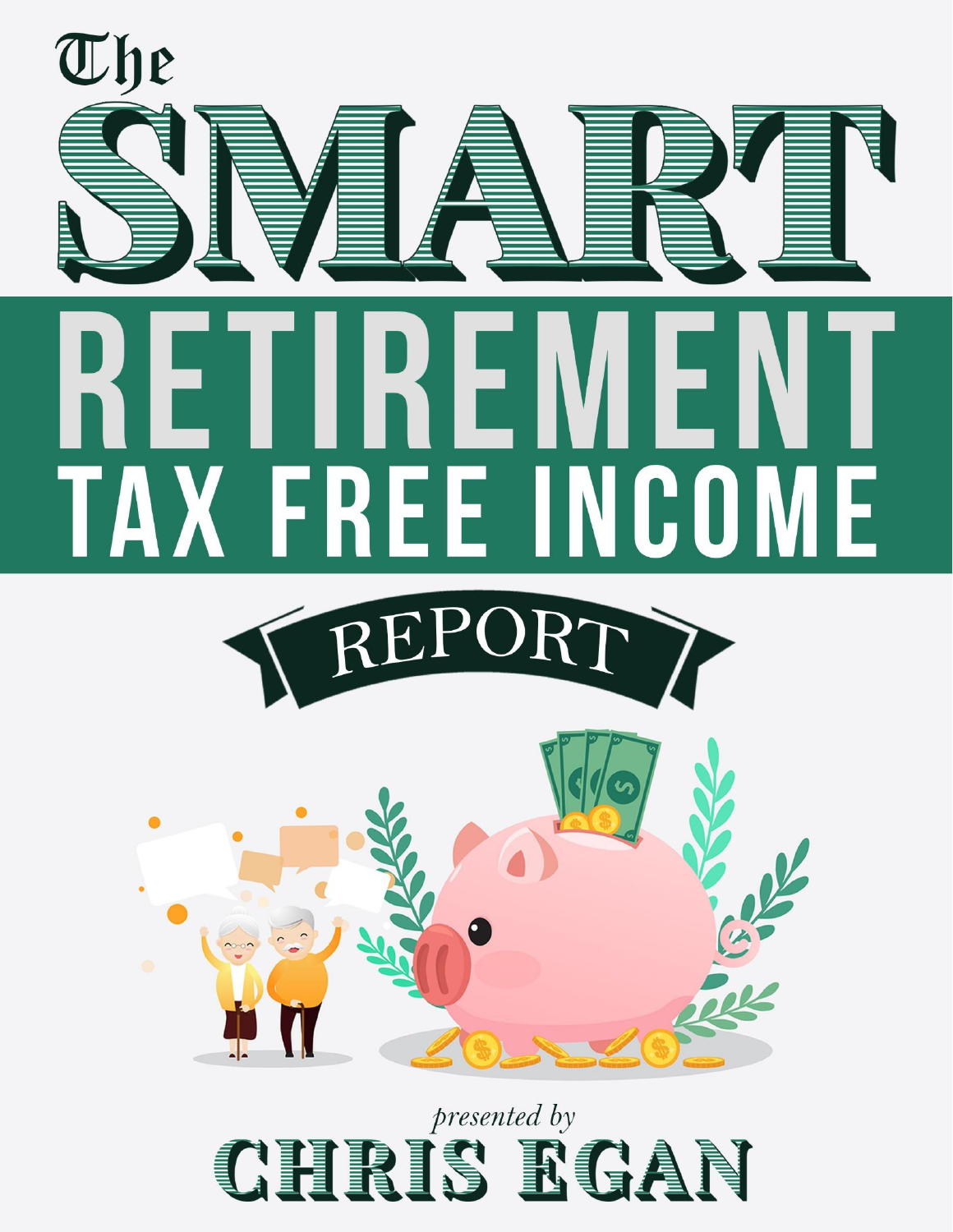orking towards your retirement is exciting and scary. If you're like most, you've already asked yourself questions like, "How much money do I need to save?" and "Where should I save it?" Other questions you should be asking yourself include, "Why are you saving for retirement?" "What's the absolute, smartest way to do it?" And the ultimate question, "How do you get the most from your money while paying the least in taxes when you reach retirement?" W

All of these questions can be answered by the SMART retirement planning process. SMART stands for the Strategic Movement Around Retirement Taxation. The goal of SMART is to target the lowest tax rate you can legally achieve in retirement which, for some, is **zero percent**. This process can create income in retirement that is often double what is possible through traditional financial planning methods on an after-tax basis.

Why is SMART so important today? SMART looks beyond just simply growing your account balance. It helps retirees maximize the value of the retirement income they receive from the money they save.

Think of saving money for your future like climbing a mountain. Imagine being that poor, misguided mountain climber who didn't pack the right gear and didn't possess the skill to both climb to the top of the mountain and, more importantly, get back down again safely.

Planning for retirement is a lot like that mountain climb. Before you retire, you save your money. That's your accumulation phase. During retirement, you climb down from the peak of the mountain by taking money out of your retirement account. That's your distribution phase. Seems simple enough. But it's not. And that's because the math changes dramatically at the top of the mountain when you account for taxes you will owe. Although your journey appears to be two distinct planning phases, it's really just one continuous, but evolving expedition.

Planning today is different than it was decades ago. Around the 1980's, pension plans began to be replaced by 401K plans. 401K's transferred the risk and the responsibility from the employer to the employee, but they didn't come with an instructional guide sufficient enough to help the employee understand how to maximize their retirement, the money they would get each month in their mailbox to live off of.

401K's and other contribution plans focus exclusively on the accumulation of money rather than the ongoing distributions that we need to live off of in retirement without consideration of their future tax liabilities. These funds can prove inefficient for creating sufficient after-tax, spendable retirement income.

Let's say you've saved a million dollars for your account. Experts recommend taking no more than 2.8% a year from our accounts in order to avoid running out of money. That's only \$28,000 a year for your retirement from your million dollars. And that's before taxes. Many fall into the trap of withdrawing a higher percentage of funds, only to end up paying avoidable taxes. Is that what a retired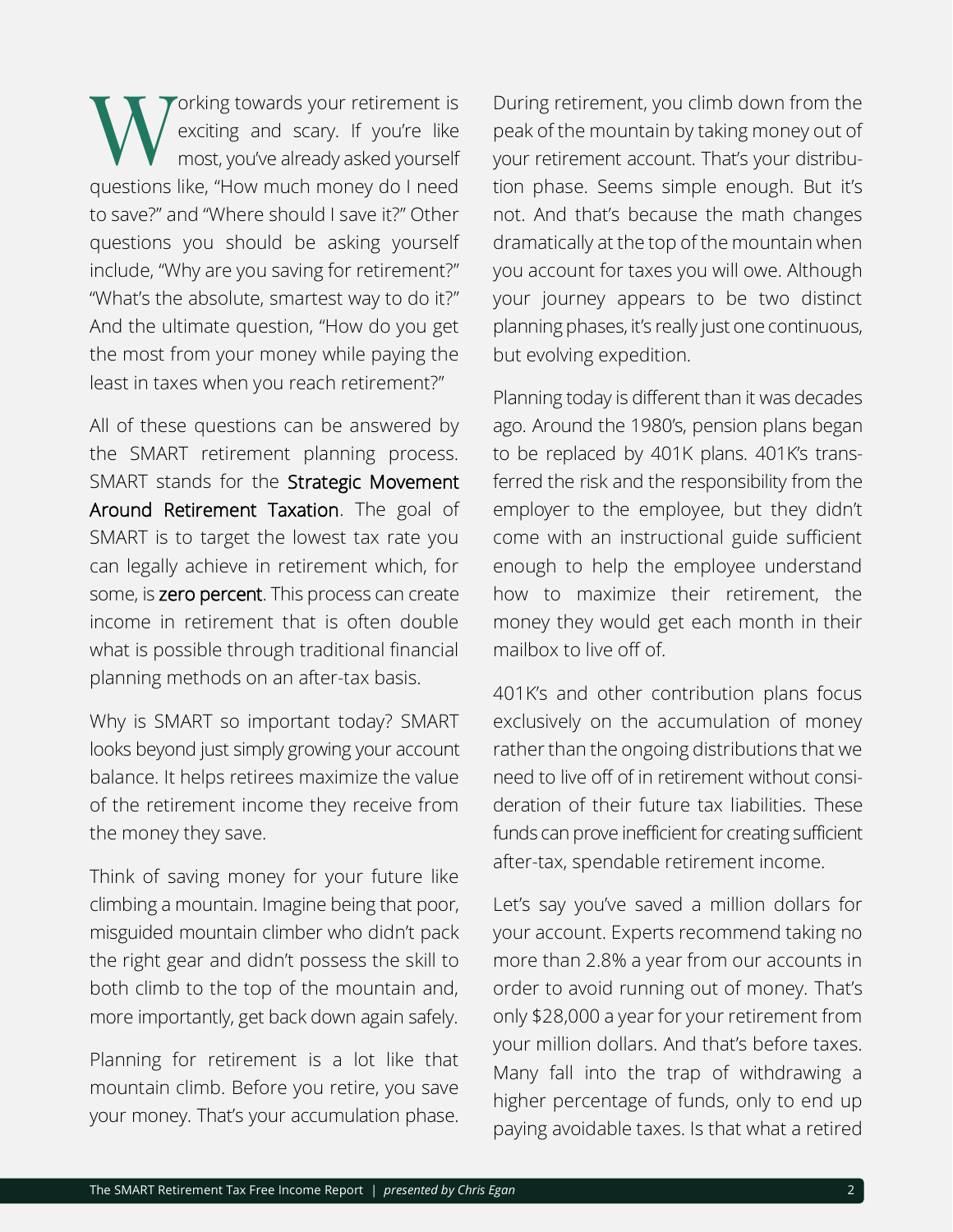millionaire in America should fall to? Now, that's not smart.

The way you've packed your bags and prepared for retirement will either dictate your success or, perhaps, threaten your financial survival, depending on how smart you were throughout this retirement journey. Unfortunately, you don't have the option to call in a genius Sherpa with a mind like Albert Einstein to hike up and save you on the mountain top if you fail to plan properly to make it back down the mountain safely.

Can we really expect old ideas to solve these new world problems? Ask yourself this, "Do you believe tax rates are going to be higher in your retirement years?" If you answered, "Yes," then you know it's up to you to take steps now to keep your future retirement tax rate low. And you should, because a lower tax burden can significantly enhance your net spendable retirement income.

Our world today is filled with Smart TVs and Smart phones. Isn't it time to get smart with your retirement money? Discover the right way to strategically move your money around retirement taxation. When you do, you'll enjoy greater financial independence and gain comfortable peace of mind.

Chris Egan Financial will help you pack your bags today with the supplies you'll need to confidently and comfortably conquer your retirement mountain. Don't delay. Learn about SMART today. **The Strategic Movement Around Retirement Taxation**. You'll be glad you did.

Your tax professional can save you taxes this year, but the SMART Retirement Plan will save you on taxes for the rest of your life!

Chris Egan is a Certified Financial Fiduciary and the only company in Southern CA that can provide you with an official SMART Retirement Plan.

Thanks for reading my free report on The Strategic Movement Around Retirement Taxation. *Call or email me today for a free consultation and you will receive a free copy of the SMART Retirement Book by my associate Matt Zagula.*

Chris Egan Chris Egan Financial 18685 Main St #101-277 Huntington Beach, CA 92648 chris@chrisegan.com 714-403-6824

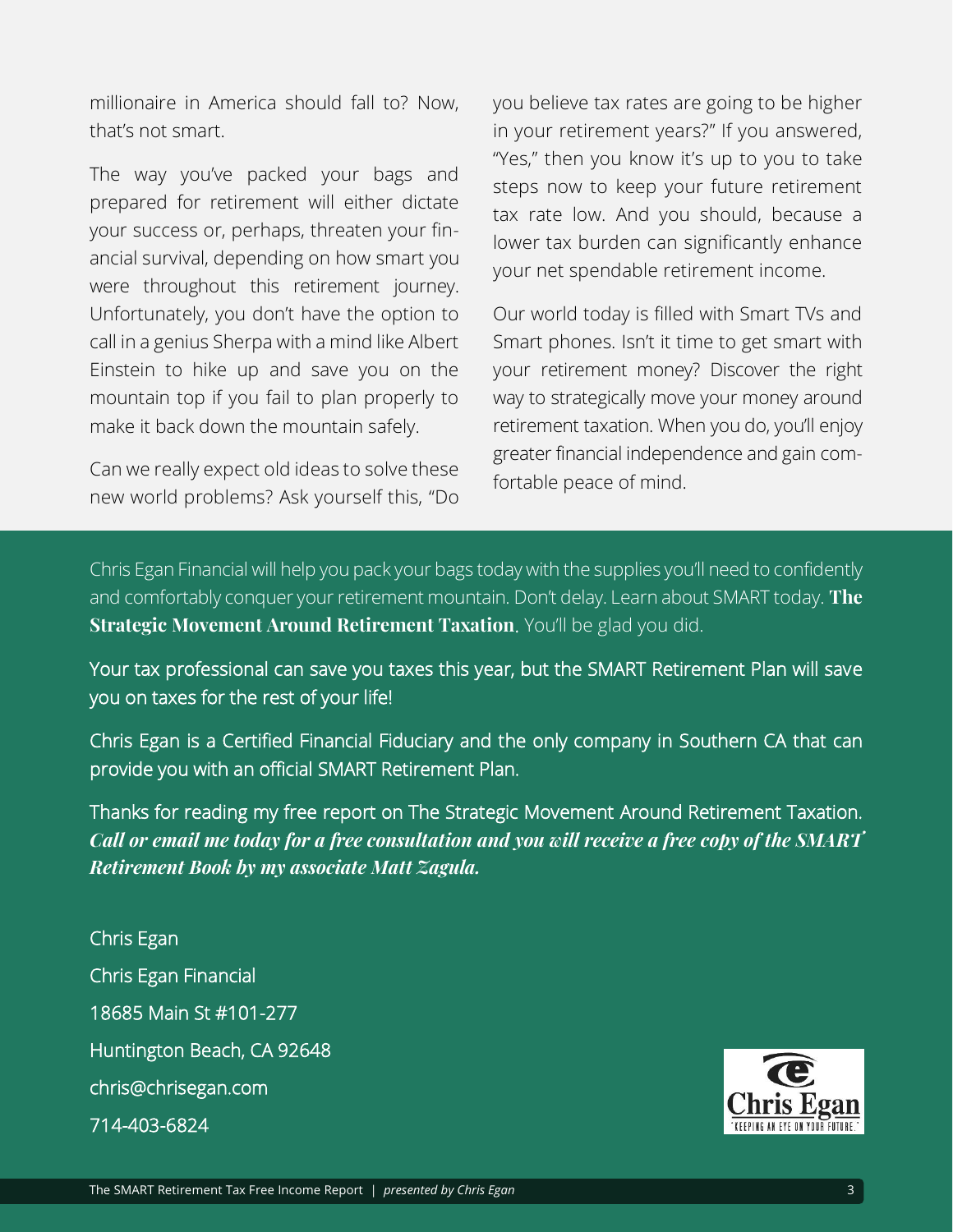